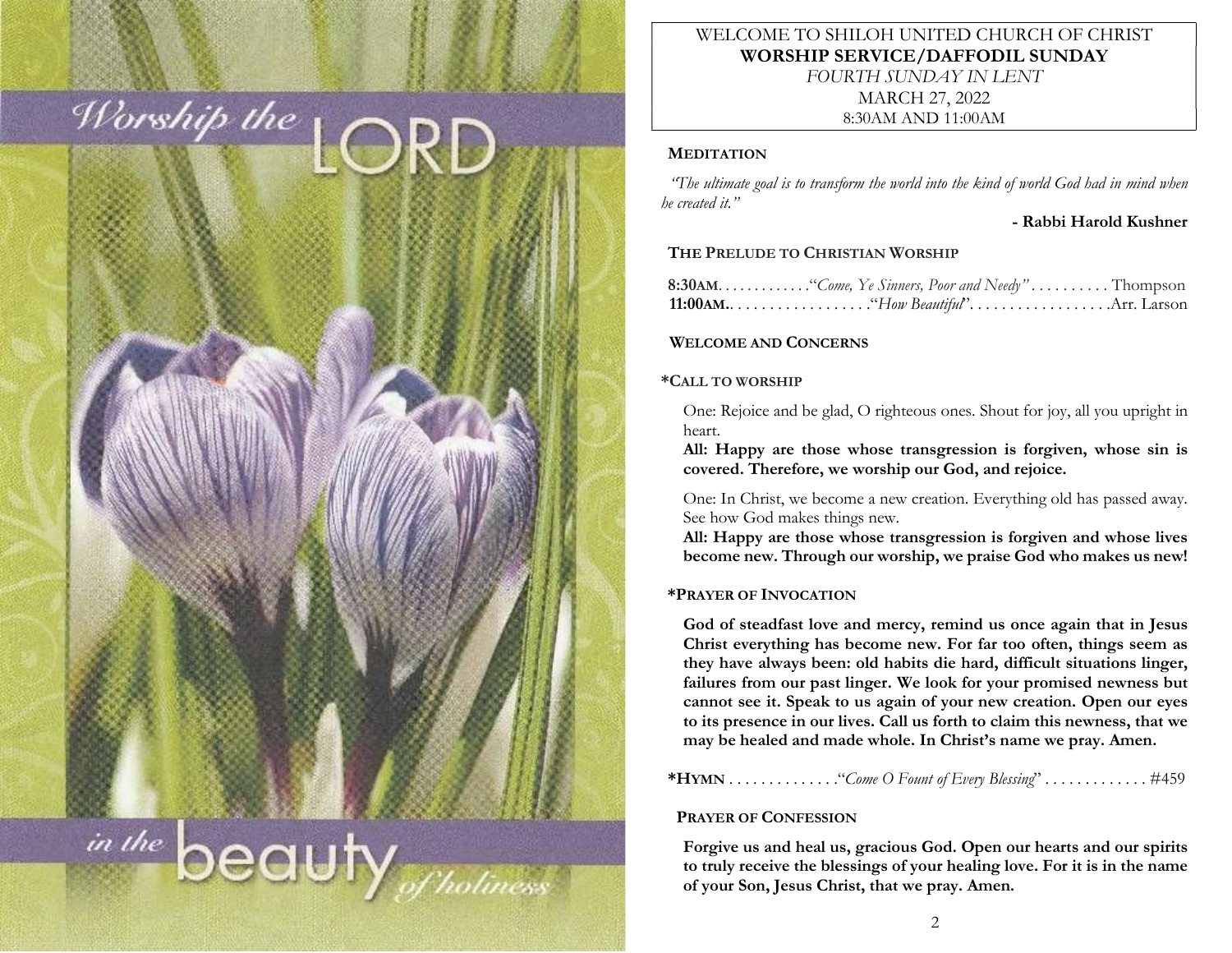### WORDS OF ASSURANCE

How incredible is your love, O God! We have been made new in your love and reconciled to you and to each other in peace and joy. Thanks be to God! Rejoice, friends, you are forgiven! Amen.

### EXCHANGING THE PEACE OF CHRIST (Please wave to one another)

In the face of a stranger, in the greeting of a friend, we see our Lord, Jesus Christ. In the love of Christ, welcome those around you today.

The peace of God be with you. And also with you.

#### MISSION MOMENT WITH SALLY JANE JOHNSON

#### WORSHIP SONG

Lord you are Beautiful, your face is all I seek and when your eyes are on this child Your grace abounds to me  $(2x)$ 

I want to take your word and Shine it all around First help me Just...to live it Lord And when I am doing well Help me to never seek a crown For my reward is bringing glory to You (2x)

## WITNESS TO OUR SACRED STORY

Joshua 5:9-12 Corinthians 5:16-21

#### CHANCEL CHOIR

| Psalm 32      |               |
|---------------|---------------|
| <b>SERMON</b> | "Forgiveness" |

\*HYMN . . . . . . . . . . . . . . . ."O God of Love, O God of Peace" . . . . . . . . . . . . . . #571

## PASTORAL PRAYER

SILENT PRAYER

# THE LORD'S PRAYER

Our Father, who art in heaven, hallowed be thy name. Thy kingdom come. Thy will be done, on earth as it is in heaven. Give us this day our daily bread. And forgive us our sins, as we forgive those who sin against us. And lead us not into temptation, but deliver us from evil. For thine is the kingdom, and the power, and the glory forever. Amen.

## PRESENTING OUR TITHES AND OFFERINGS BEFORE GOD

## INVITATION TO THE OFFERING

As we collect this morning's offering, let us share generously, that others may also be touched by God's abundance.

\*OFFERTORY RESPONSE "Doxology" . . . . . . . . . . . . . . . . . . . . . . . . . . . .# 780

Praise God from whom all blessings flow; Praise God, all creatures here below; Praise God above, you heavenly host: Praise Father, Son, and Holy Ghost. Amen.

#### \*PRAYER OF DEDICATION

Gracious God, from your generous hands, we receive all that we need, and more than we dare to ask. In gratitude, we return to you a mere token of your gifts to us. Grant that these gifts, and we ourselves, may be used in service toward all whom you love, that your graciousness may be known by all. In Jesus' name we pray. Amen.

\*CLOSING HYMN.  $\dots \dots$  "Great Is Your Faithfulness" (Vs. 1 & 3).  $\dots \dots$  #423

#### **BENEDICTION**

Forgiven and Beloved Ones, go now in peace, sharing with others the Good News of God's love. Help those in need. Give and receive from each other the joy and peace that can only come from God. Amen.

#### **POSTLUDE**

| <b>11:00 AM.</b> $\dots \dots \dots$ "Blest Be The Ties That Binds" $\dots \dots \dots$ Arr. Tornquist |  |
|--------------------------------------------------------------------------------------------------------|--|

## WE ARE DELIGHTED THAT YOU JOINED US FOR WORSHIP TODAY!

3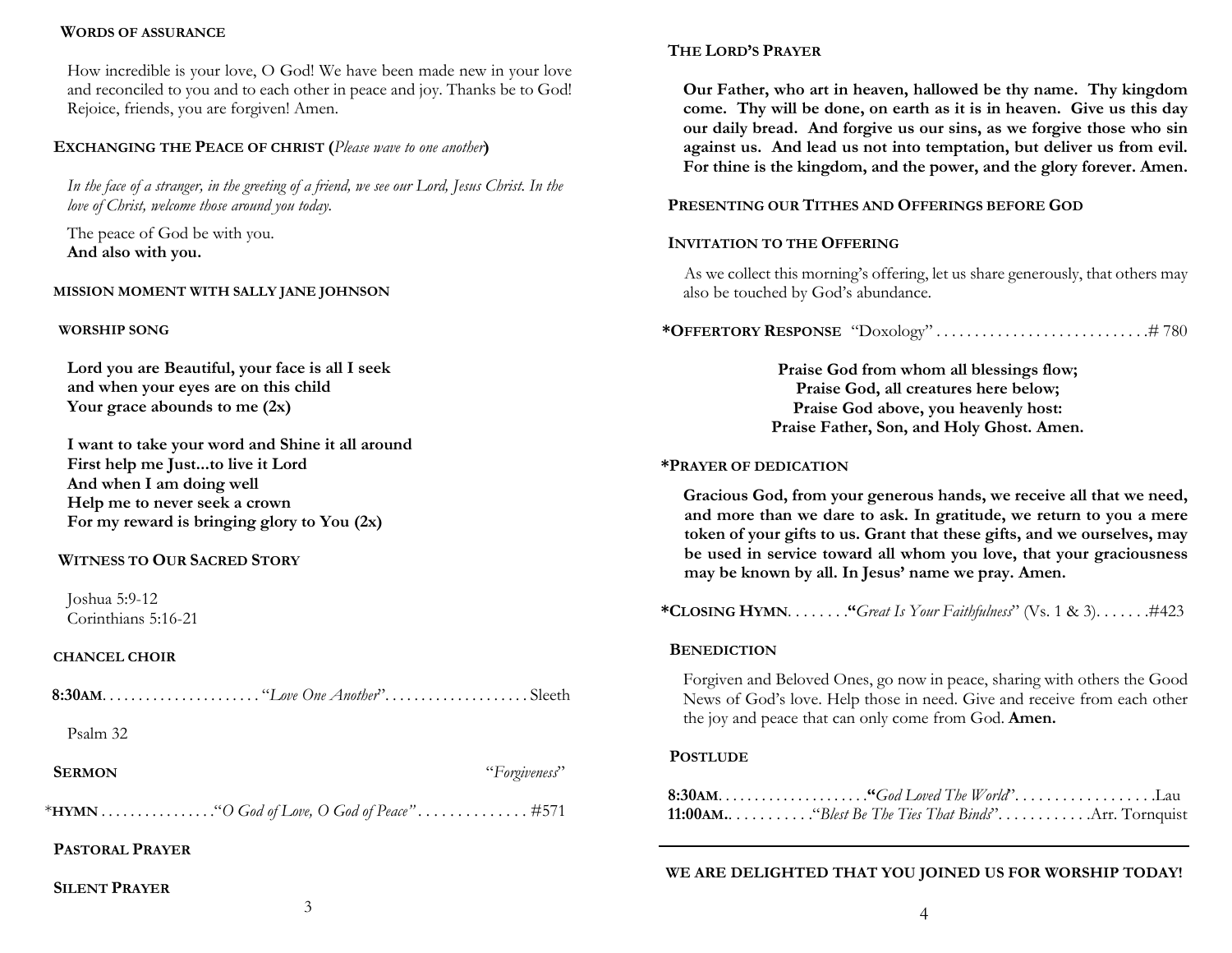- > THE ALTAR FLOWERS are presented to the glory of God and in loving memory of Jean and Maxine Guillard by their family.
- THE BULLETINS are dedicated to the glory of God and in loving memory of Dennis Heath in celebration of his 60<sup>th</sup> birthday on March 24, 2022 by the Heath family.
- LITURGIST: 8:30AM: Patti Goodyear, 11:00AM: Brad Jacobs
- USHERS: 8:30AM: Pat & Nelson Roth, 11:00AM: Joyce Mummert
- GREETERS: 8:30AM: Jane Harrison, 11:00AM: Sue Besecker
- NURSERY DUTY: 8:30AM: Jeanie Bentzel, 11:00AM Jessie Sechriest
- MUSIC: 8:30AM: Chancel Choir & Sandy Bamberger 11:00AM: Donna Seifarth

## WE WOULD LIKE TO THANK ALL OF THE VOLUNTEERS AND MUSICIANS FOR PROVIDING THE WORSHIP MUSIC THIS SUNDAY!

# PRAYERS FOR THE WEEK:

Morning Prayer (A Morning Prayer from 440 AD)

O Lord, direct our steps this day into the way of peace and strengthen our hearts to obey your commandments. May the Dayspring visit us from on high, and give light to those who sit in darkness and the shadow of death, that they may adore you for your mercy, follow you for your truth, desire you for your sweetness, for you are the blessed Lord God of Earth, now and forever. Amen.



# Evening Prayer (Unknown writer)

Dear God, as I lay me down to sleep, relax the tension of my body; calm the restlessness of my mind; still the thoughts which worry and perplex me. Help me to rest myself and all my problems in your strong and loving arms. Let your Spirit speak to my mind and heart while I am asleep, so that, when I wake up in the morning, I may find that I have received in the night-time, light for my way; strength for my tasks; peace for my worries; forgiveness for my sins. Grant me sleep tonight, and tomorrow power to live. In Jesus' name I pray. Amen.

# PRAYERS FOR OUR COMMUNITY OF FAITH

Chuck and Sandy Baboian, Julene Bechtel, Jim Sr. and Rosemary Bentzel, Rosabel Bentzel, Joyce Bowers, Oscar Bupp, Uble & Nan Frost, Mark Garber, Beverly Hoak, Bev Kirk, Donna Krone, Dottie Limbert, Catherine Lochman, Marguerite Lochman, Arlene Myers, Joanne Overmiller, Randy Reisinger, Cindy Repman, Charlotte Rohrbaugh, Jessie Sechriest, Gladys Seigman, Cedric Simpson, Sue Trimble, Stewart Wagner, Elva Winter

# THOSE WHO GRIEVE FOR THEIR LOVED ONES

The Hohenshilt/Jordan Family, The Rodgers Family, The Matthews/Curren Family, The Myers Family, The Keith Family, The Anstein Family, The Wagner Family, The Heath Family, The Hoak/McGinnis Family, The Reiber Family



During Lent, the Sunday school classes are collecting offerings for the Friends and Neighbors of Pennsylvania. This group is based in York and cares for the homeless. They go out daily to find the homeless wherever they are living - under bridges, in tents etc. The group makes the homeless aware of upcoming severe weather

conditions and attempts to provide resources where they can be safe. They also provide tents, sleeping bags, long underwear and other supplies for daily living. If you would like to help the Sunday School classes, you can mark your offering envelope with Sunday School -Lent or use another envelope marked for the Sunday School Lent offering.

Easter lilies and tulips will brighten our worship on Easter Sunday (April 17). The cost is \$7.00 and orders are due by April 3. Envelopes are available in the narthex and church office. You can turn them in at the office or put in the offering plate. Please consider helping to make the church a lovely place for Easter morning!